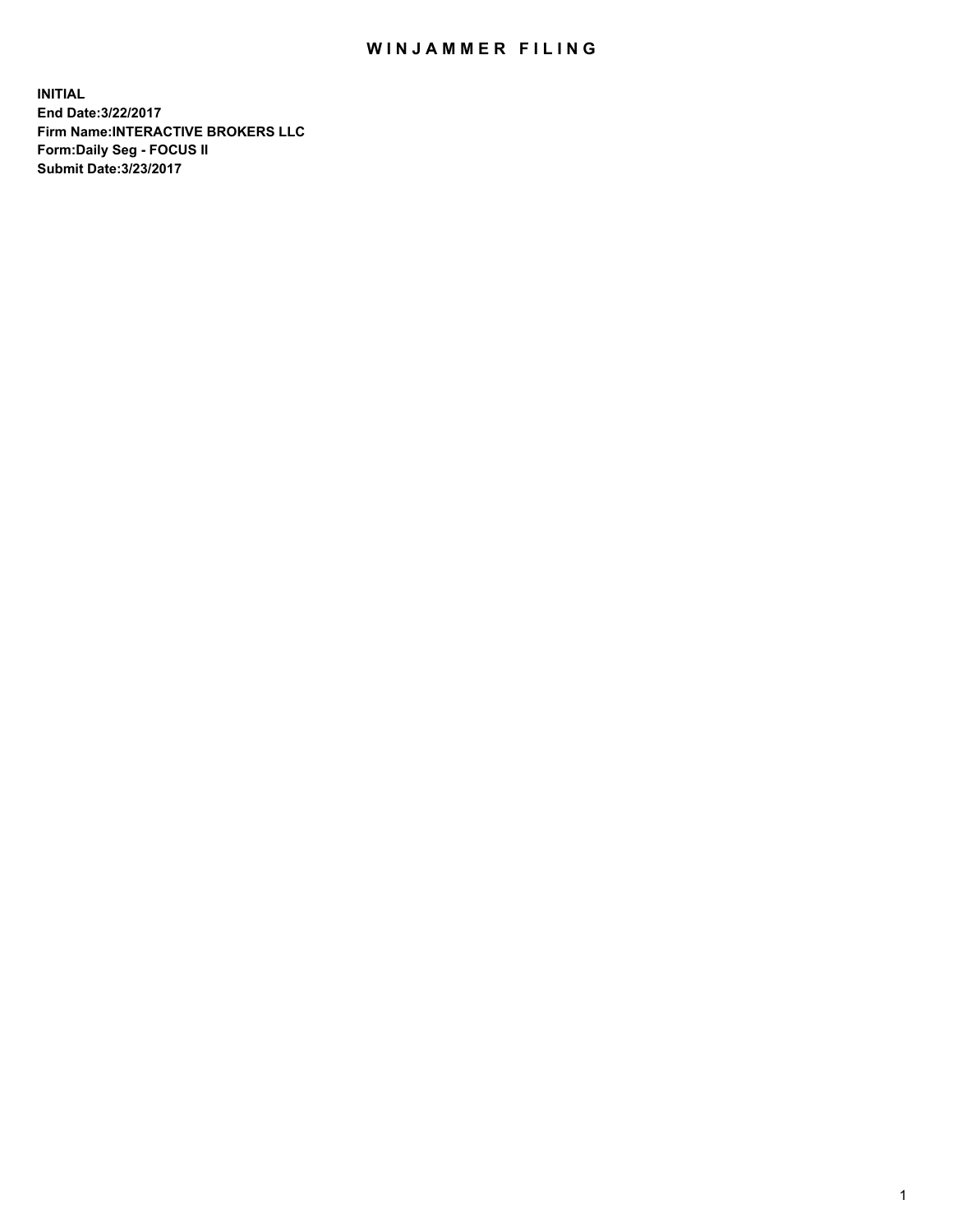## **INITIAL End Date:3/22/2017 Firm Name:INTERACTIVE BROKERS LLC Form:Daily Seg - FOCUS II Submit Date:3/23/2017 Daily Segregation - Cover Page**

| Name of Company<br><b>Contact Name</b><br><b>Contact Phone Number</b><br><b>Contact Email Address</b>                                                                                                                                                                                                                          | <b>INTERACTIVE BROKERS LLC</b><br>James Menicucci<br>203-618-8085<br>jmenicucci@interactivebrokers.c<br>om |
|--------------------------------------------------------------------------------------------------------------------------------------------------------------------------------------------------------------------------------------------------------------------------------------------------------------------------------|------------------------------------------------------------------------------------------------------------|
| FCM's Customer Segregated Funds Residual Interest Target (choose one):<br>a. Minimum dollar amount: ; or<br>b. Minimum percentage of customer segregated funds required:% ; or<br>c. Dollar amount range between: and; or<br>d. Percentage range of customer segregated funds required between:% and%.                         | $\overline{\mathbf{0}}$<br>0<br>155,000,000 245,000,000<br>0 <sub>0</sub>                                  |
| FCM's Customer Secured Amount Funds Residual Interest Target (choose one):<br>a. Minimum dollar amount: ; or<br>b. Minimum percentage of customer secured funds required:%; or<br>c. Dollar amount range between: and; or<br>d. Percentage range of customer secured funds required between: % and %.                          | $\overline{\mathbf{0}}$<br>0<br>80,000,000 120,000,000<br>0 <sub>0</sub>                                   |
| FCM's Cleared Swaps Customer Collateral Residual Interest Target (choose one):<br>a. Minimum dollar amount: ; or<br>b. Minimum percentage of cleared swaps customer collateral required:% ; or<br>c. Dollar amount range between: and; or<br>d. Percentage range of cleared swaps customer collateral required between:% and%. | $\overline{\mathbf{0}}$<br>$\overline{\mathbf{0}}$<br>0 <sub>0</sub><br>0 <sub>0</sub>                     |

Attach supporting documents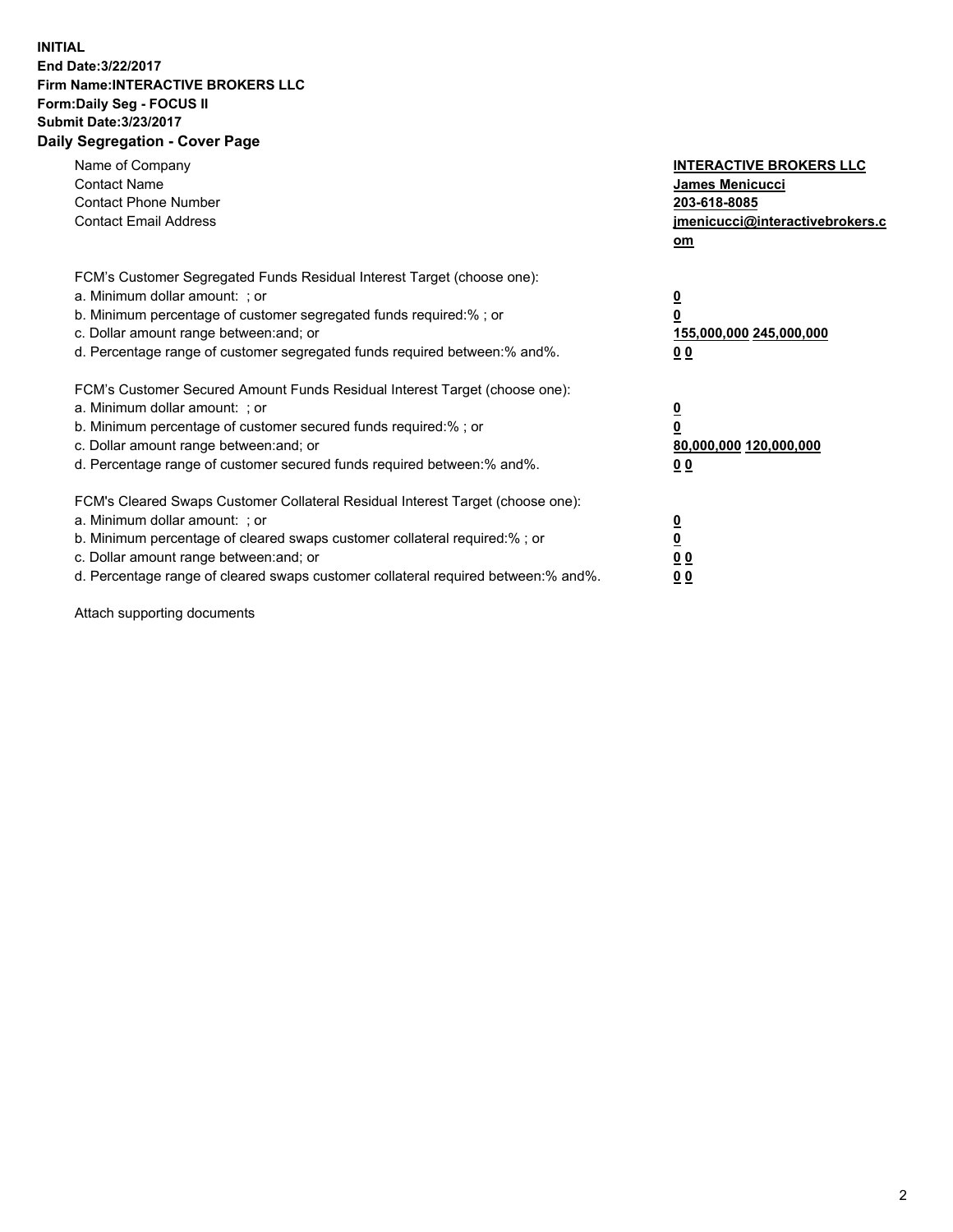## **INITIAL End Date:3/22/2017 Firm Name:INTERACTIVE BROKERS LLC Form:Daily Seg - FOCUS II Submit Date:3/23/2017**

|     | <b>Daily Segregation - Secured Amounts</b>                                                  |                                  |
|-----|---------------------------------------------------------------------------------------------|----------------------------------|
|     | Foreign Futures and Foreign Options Secured Amounts                                         |                                  |
|     | Amount required to be set aside pursuant to law, rule or regulation of a foreign            | $0$ [7305]                       |
|     | government or a rule of a self-regulatory organization authorized thereunder                |                                  |
| 1.  | Net ledger balance - Foreign Futures and Foreign Option Trading - All Customers             |                                  |
|     | A. Cash                                                                                     | 403,093,768 [7315]               |
|     | B. Securities (at market)                                                                   | $0$ [7317]                       |
| 2.  | Net unrealized profit (loss) in open futures contracts traded on a foreign board of trade   | 3,875,788 [7325]                 |
| 3.  | Exchange traded options                                                                     |                                  |
|     | a. Market value of open option contracts purchased on a foreign board of trade              | 98,599 [7335]                    |
|     | b. Market value of open contracts granted (sold) on a foreign board of trade                | <b>-49,517</b> [7337]            |
| 4.  | Net equity (deficit) (add lines 1.2. and 3.)                                                | 407,018,638 [7345]               |
| 5.  | Account liquidating to a deficit and account with a debit balances - gross amount           | 62,166 [7351]                    |
|     | Less: amount offset by customer owned securities                                            | 0 [7352] 62,166 [7354]           |
| 6.  | Amount required to be set aside as the secured amount - Net Liquidating Equity              | 407,080,804 [7355]               |
|     | Method (add lines 4 and 5)                                                                  |                                  |
| 7.  | Greater of amount required to be set aside pursuant to foreign jurisdiction (above) or line | 407,080,804 [7360]               |
|     | 6.                                                                                          |                                  |
|     | FUNDS DEPOSITED IN SEPARATE REGULATION 30.7 ACCOUNTS                                        |                                  |
| 1.  | Cash in banks                                                                               |                                  |
|     | A. Banks located in the United States                                                       | $Q$ [7500]                       |
|     | B. Other banks qualified under Regulation 30.7                                              | 0 [7520] 0 [7530]                |
| 2.  | Securities                                                                                  |                                  |
|     | A. In safekeeping with banks located in the United States                                   | 436,842,855 [7540]               |
|     | B. In safekeeping with other banks qualified under Regulation 30.7                          | 0 [7560] 436,842,855 [7570]      |
| 3.  | Equities with registered futures commission merchants                                       |                                  |
|     | A. Cash                                                                                     | $0$ [7580]                       |
|     | <b>B.</b> Securities                                                                        | $0$ [7590]                       |
|     | C. Unrealized gain (loss) on open futures contracts                                         | $0$ [7600]                       |
|     | D. Value of long option contracts                                                           | $0$ [7610]                       |
|     | E. Value of short option contracts                                                          | 0 [7615] 0 [7620]                |
| 4.  | Amounts held by clearing organizations of foreign boards of trade                           |                                  |
|     | A. Cash                                                                                     | $0$ [7640]                       |
|     | <b>B.</b> Securities                                                                        | $0$ [7650]                       |
|     | C. Amount due to (from) clearing organization - daily variation                             | $0$ [7660]                       |
|     | D. Value of long option contracts                                                           | $0$ [7670]                       |
|     | E. Value of short option contracts                                                          | 0 [7675] 0 [7680]                |
| 5.  | Amounts held by members of foreign boards of trade                                          |                                  |
|     | A. Cash                                                                                     | 83,663,937 [7700]                |
|     | <b>B.</b> Securities                                                                        | $0$ [7710]                       |
|     | C. Unrealized gain (loss) on open futures contracts                                         | -2,735,086 [7720]                |
|     | D. Value of long option contracts                                                           | 98,599 [7730]                    |
|     | E. Value of short option contracts                                                          | -49,517 [7735] 80,977,933 [7740] |
| 6.  | Amounts with other depositories designated by a foreign board of trade                      | $0$ [7760]                       |
| 7.  | Segregated funds on hand                                                                    | $0$ [7765]                       |
| 8.  | Total funds in separate section 30.7 accounts                                               | 517,820,788 [7770]               |
| 9.  | Excess (deficiency) Set Aside for Secured Amount (subtract line 7 Secured Statement         | 110,739,984 [7380]               |
|     | Page 1 from Line 8)                                                                         |                                  |
| 10. | Management Target Amount for Excess funds in separate section 30.7 accounts                 | 80,000,000 [7780]                |
| 11. | Excess (deficiency) funds in separate 30.7 accounts over (under) Management Target          | 30,739,984 [7785]                |
|     |                                                                                             |                                  |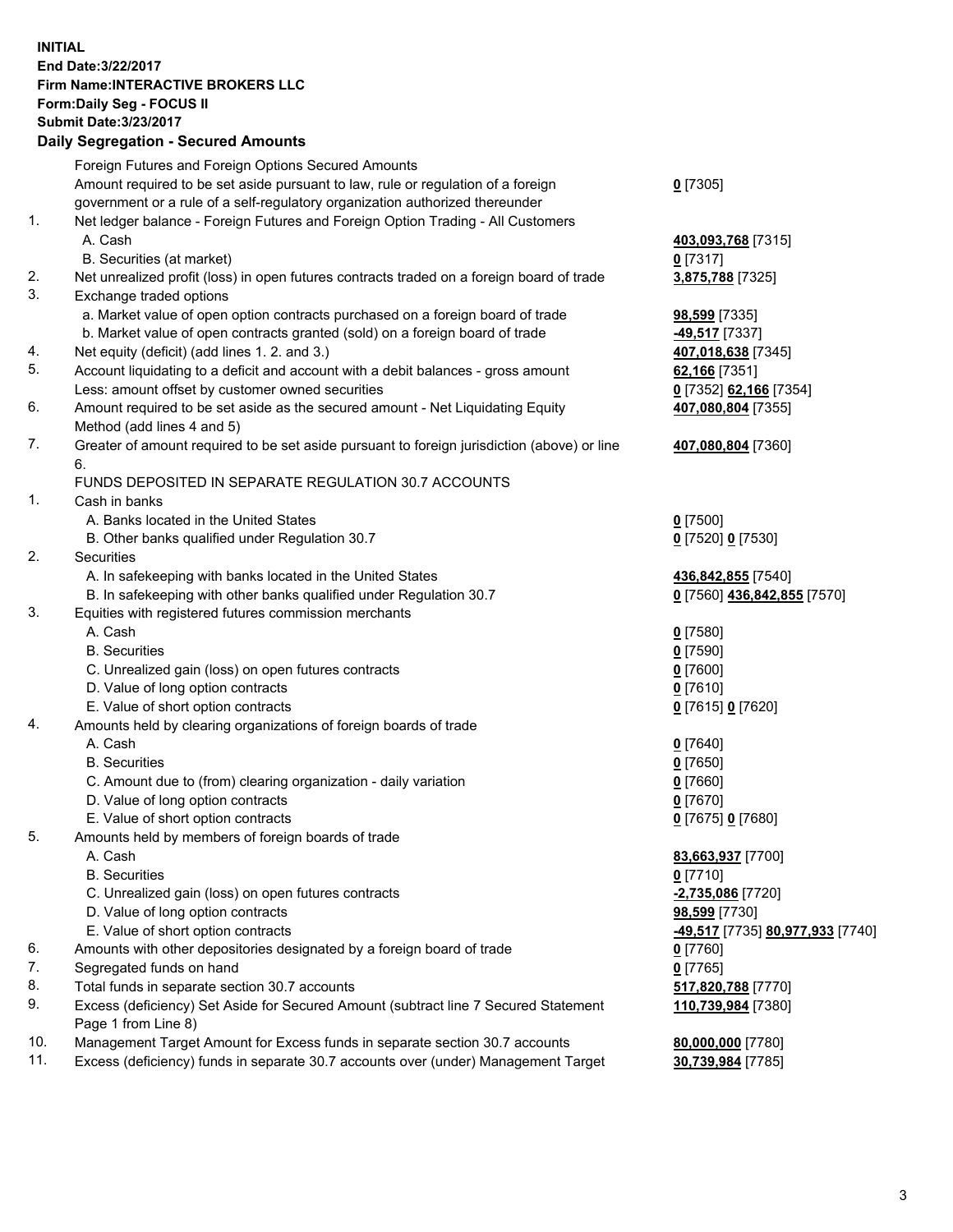**INITIAL End Date:3/22/2017 Firm Name:INTERACTIVE BROKERS LLC Form:Daily Seg - FOCUS II Submit Date:3/23/2017 Daily Segregation - Segregation Statement** SEGREGATION REQUIREMENTS(Section 4d(2) of the CEAct) 1. Net ledger balance A. Cash **3,351,410,200** [7010] B. Securities (at market) **0** [7020] 2. Net unrealized profit (loss) in open futures contracts traded on a contract market **-5,405,655** [7030] 3. Exchange traded options A. Add market value of open option contracts purchased on a contract market **140,004,855** [7032] B. Deduct market value of open option contracts granted (sold) on a contract market **-243,353,161** [7033] 4. Net equity (deficit) (add lines 1, 2 and 3) **3,242,656,239** [7040] 5. Accounts liquidating to a deficit and accounts with debit balances - gross amount **161,035** [7045] Less: amount offset by customer securities **0** [7047] **161,035** [7050] 6. Amount required to be segregated (add lines 4 and 5) **3,242,817,274** [7060] FUNDS IN SEGREGATED ACCOUNTS 7. Deposited in segregated funds bank accounts A. Cash **151,475,147** [7070] B. Securities representing investments of customers' funds (at market) **2,045,235,330** [7080] C. Securities held for particular customers or option customers in lieu of cash (at market) **0** [7090] 8. Margins on deposit with derivatives clearing organizations of contract markets A. Cash **20,371,300** [7100] B. Securities representing investments of customers' funds (at market) **1,371,751,574** [7110] C. Securities held for particular customers or option customers in lieu of cash (at market) **0** [7120] 9. Net settlement from (to) derivatives clearing organizations of contract markets **8,002,867** [7130] 10. Exchange traded options A. Value of open long option contracts **139,988,401** [7132] B. Value of open short option contracts **-243,344,299** [7133] 11. Net equities with other FCMs A. Net liquidating equity **0** [7140] B. Securities representing investments of customers' funds (at market) **0** [7160] C. Securities held for particular customers or option customers in lieu of cash (at market) **0** [7170] 12. Segregated funds on hand **0** [7150] 13. Total amount in segregation (add lines 7 through 12) **3,493,480,320** [7180] 14. Excess (deficiency) funds in segregation (subtract line 6 from line 13) **250,663,046** [7190] 15. Management Target Amount for Excess funds in segregation **155,000,000** [7194]

16. Excess (deficiency) funds in segregation over (under) Management Target Amount Excess

**95,663,046** [7198]